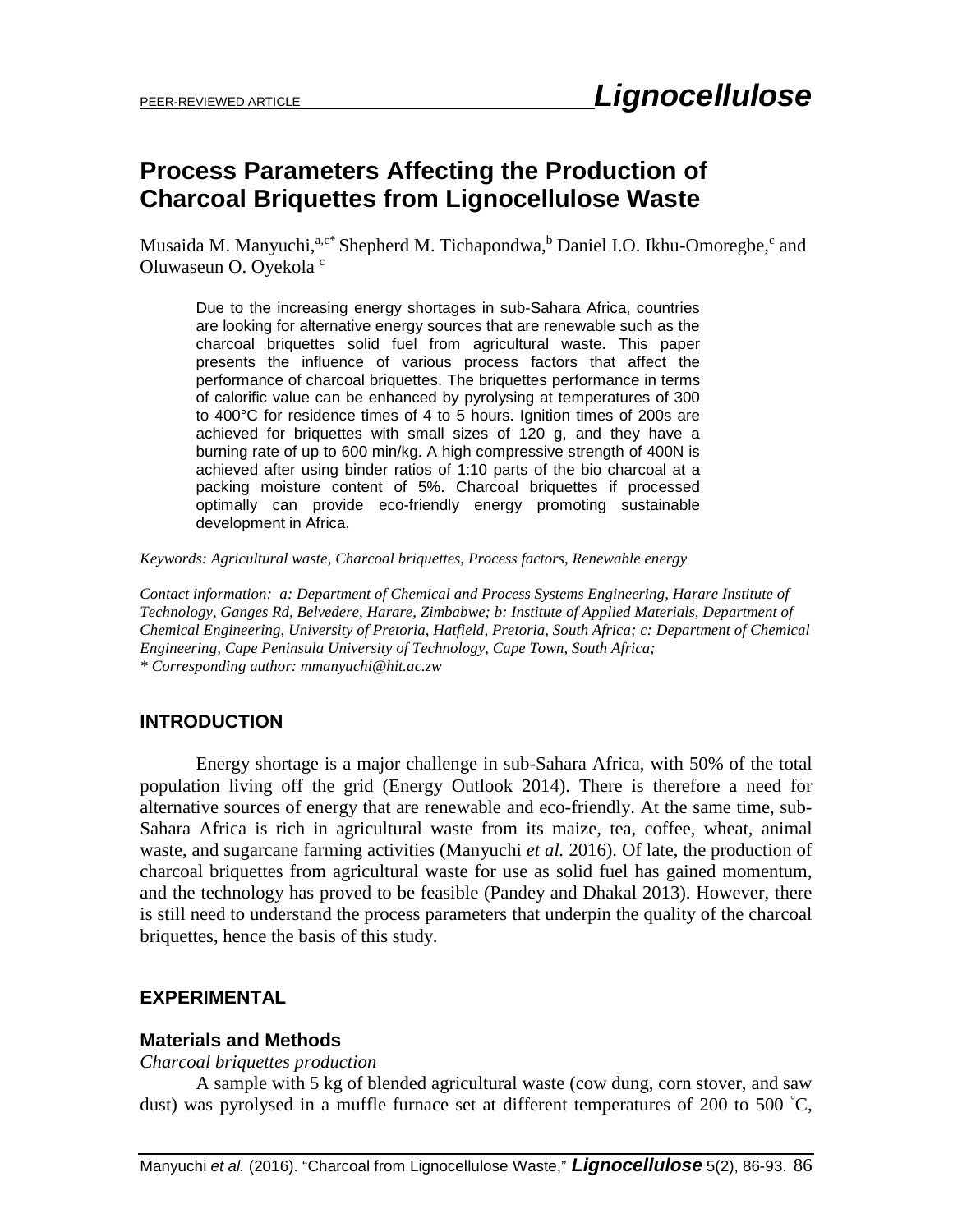respectively for times between 2 and 5 hours. The cow dung, corn stover, and saw dust were in the ratio 30:30:40, respectively. After pyrolysis, the biochar solid product was obtained.

A number of reactions occurred during pyrolysis, these include: (i) devolatilisation and carbonization of hemicellulose; (ii) de-polymerization and devolatilisation of lignin and cellulose (Chan et al. 1985). The biochar was finely ground using a pestle and mortar. The ground material was then sieved through a 600 µm sieve to attain a size ranging from 0.2 to 0.6 mm. Charcoal briquettes were produced by adding a waste flour as binder at ratios of 1:10 for 10 minutes to the biochar. Water was then added to make a mixture. The mixture was then compressed using a piston press cylinder to densify the biochar/binder mixture increasing the energy per unit volume value. Briquetting was done at a pressure of 1 MPa to 5 MPa in a rectangular briquetting machine. The charcoal briquettes were then dried in the oven at 55 °C for 20 hours.

#### *Gross calorific value*

The gross calorific value of the samples of the charcoal briquettes was determined by the ASTM D5865-13 procedures in accordance with (ASTM, 2012). This was done using an adiabatic bomb calorimeter. About 0.4 g of each sample was burnt in the bomb calorimeter until complete combustion was obtained. The difference between the maximum and minimum temperatures obtained was used to compute the gross calorific values of the charcoal briquettes.

#### *Moisture content*

A portion (2g) from each of the charcoal briquettes was measured in a watch glass. The samples were placed in an oven for 2 hours at 105°C. The moisture content was determined by using,

$$
MC = (W_1-W_2)/W_1 \times 100
$$
 (1)

where  $W_1$  is the initial weight and  $W_2$  is the weight after drying.

#### *Ignition time*

This is the time taken by each charcoal briquette to catch fire (Mitchual *et al.* 2014). The different samples were ignited at the edge of their bases with a Bunsen burner. The time taken for each charcoal briquette to catch fire was recorded as the ignition time using a stopwatch.

#### *Burning time*

This is the time taken for each charcoal briquette sample to burn completely to ashes (Mitchual et al., 2014). Subtracting the time is turned to ashes completely from the ignition time gives the burning time. Burning time  $=$  Ashing time  $-$  Ignition time.

#### *Compressive strength*

Compressive strength is the maximum crushing load a charcoal briquette can withstand before cracking or breaking (Mitchual *et al.* 2014). A single charcoal briquette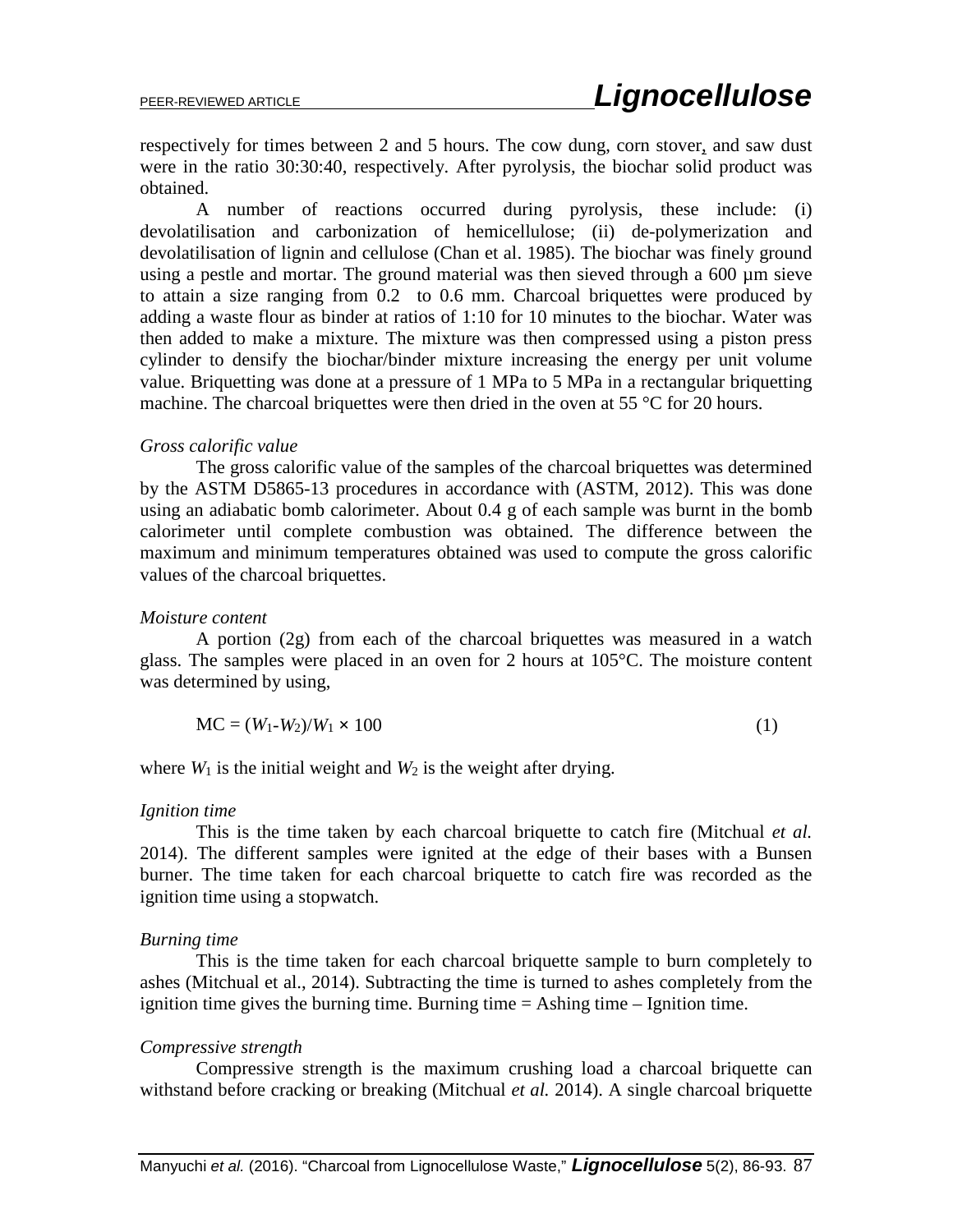was placed on the platform of the tensile strength testing machine and, with the machine operating in the compressive mode, a constant load was applied until the charcoal briquette fractured in accordance to a methodology described by Ozbayoglu and Tabari (2003).

The load at fracture can also be converted to a stress by expressing the load as a stress (force per unit area). By this means it is possible to compare briquettes of various sizes and incorporating different binder ratios. For the purpose of this study all charcoal briquettes were of similar size and shape, and therefore only the load force was used. A batch of 20 briquettes was tested at a time. The mechanical strength measured through the compressive strength is determined by the briquetting compaction pressure and the binder ratio (Habib *et al.* 2013).

#### *Ash content*

Ash content of the charcoal briquettes was determined in accordance with ASTM D3 174-12 (Mitchual *et al.* 2014). This was done by heating approximately 2 g of ovendried mass of each charcoal briquette with particle size of 425 μm, in an electric furnace at a temperature of 600˚C for four hours. Thereafter, it was cooled in a desiccator and weighed to represent the ash content of the sample.

#### *Volatile matter*

The volatile matter of the charcoal briquettes was determined in accordance with ASTM D3175 (Mitchual *et al.* 2014). Approximately 2 g of each of the biomass materials, particle size 425 μm, was placed in a porcelain crucible then put in the oven. Each sample was first oven-dried and then kept in a furnace at a temperature of 550˚C for 10 min and weighed after cooling in a desiccator.

#### *Organic carbon content*

The organic carbon content of the biomass materials was determined in accordance with ASTM D1762 (Mitchual *et al.* 2014). This was done by subtracting the mass (g) of ash from the oven-dry mass of the sample to obtain the mass (g) of organic matter component.

#### *Sulphur composition*

The sulphur content was determined by the Turbidimetric method in accordance with ASTM D4239 (Mitchual *et al.* 2014).

#### **RESULTS AND DISCUSSION**

#### **Charcoal Briquettes from Agricultural Waste**

The charcoal briquettes produced from the blended agricultural waste are shown in Fig 1. A biochar yield of 73% was achieved, and this was briquetted to charcoal briquettes. The charcoal briquettes produced can be used for cooking, heating, boiling purposes in manufacturing industries.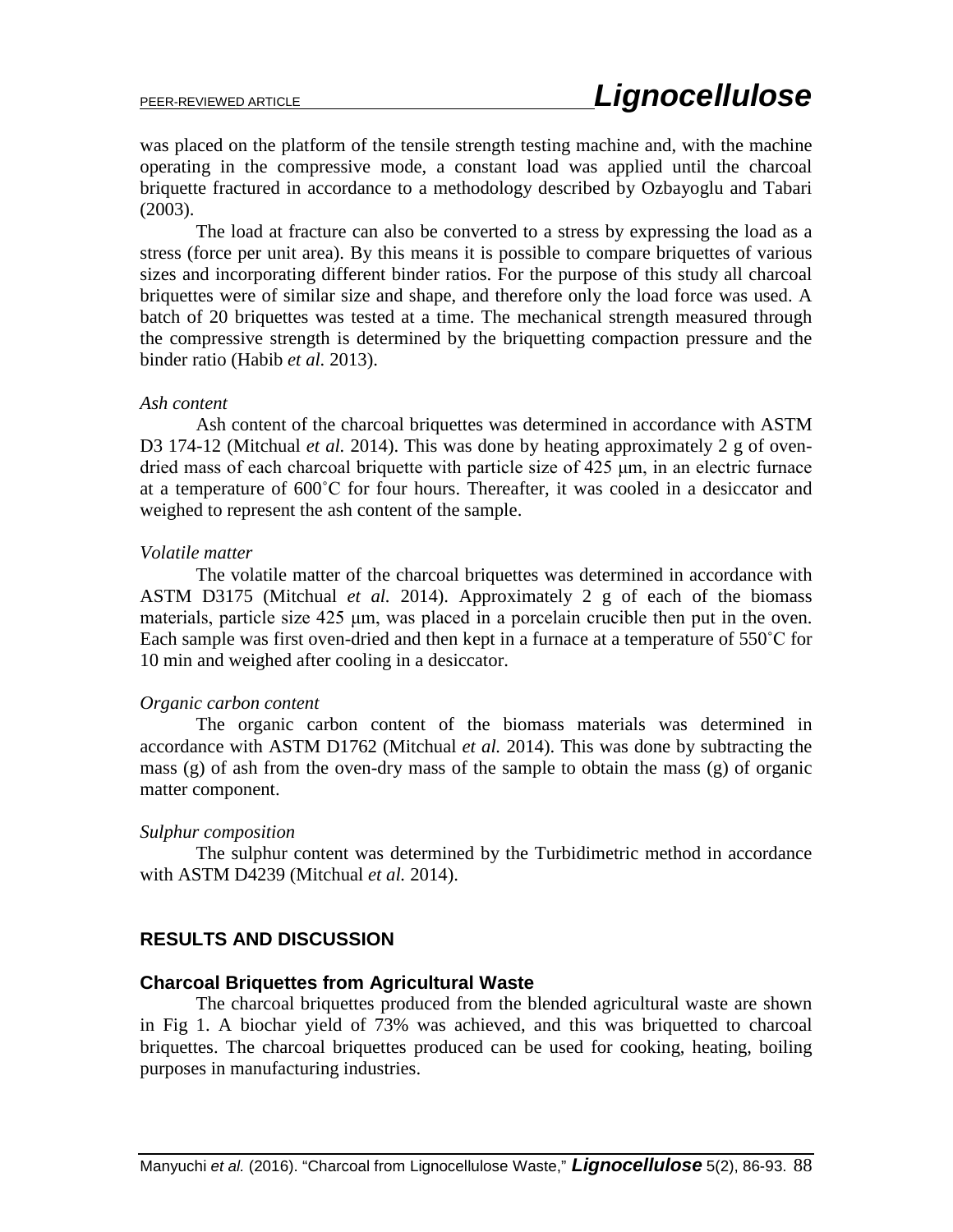## PEER-REVIEWED ARTICLE *Lignocellulose*



**Fig. 1**. Charcoal briquettes from agricultural waste

## **Effect of Pyrolysis Time**

The blended agricultural waste had a calorific value of 12 to 16 MJ/kg. The calorific value of the final charcoal briquettes improved by more than 80% directly with the pyrolysis time from 22 to 30 MJ/kg (Fig 2). Increased times from 2 to 5 hours of pyrolysis allows all the carbon content in the agricultural waste to be transferred to the char. Thus, enhancing the briquettes heating value and optimum pyrolysis temperatures were achieved at 5 hours. Slow pyrolysis temperatures allow the slow release of the carbon in the agricultural waste thereby enhancing the energy content (Pandey and Dhakal 2013).



**Fig. 2.** Effect of pyrolysis time on charcoal briquettes calorific value

## **Effect of Pyrolysis Temperature**

As the pyrolysis temperature increased from 200 to 500 °C, the final calorific value of the charcoal briquettes increased from 22 to 30 MJ/kg (Fig 3).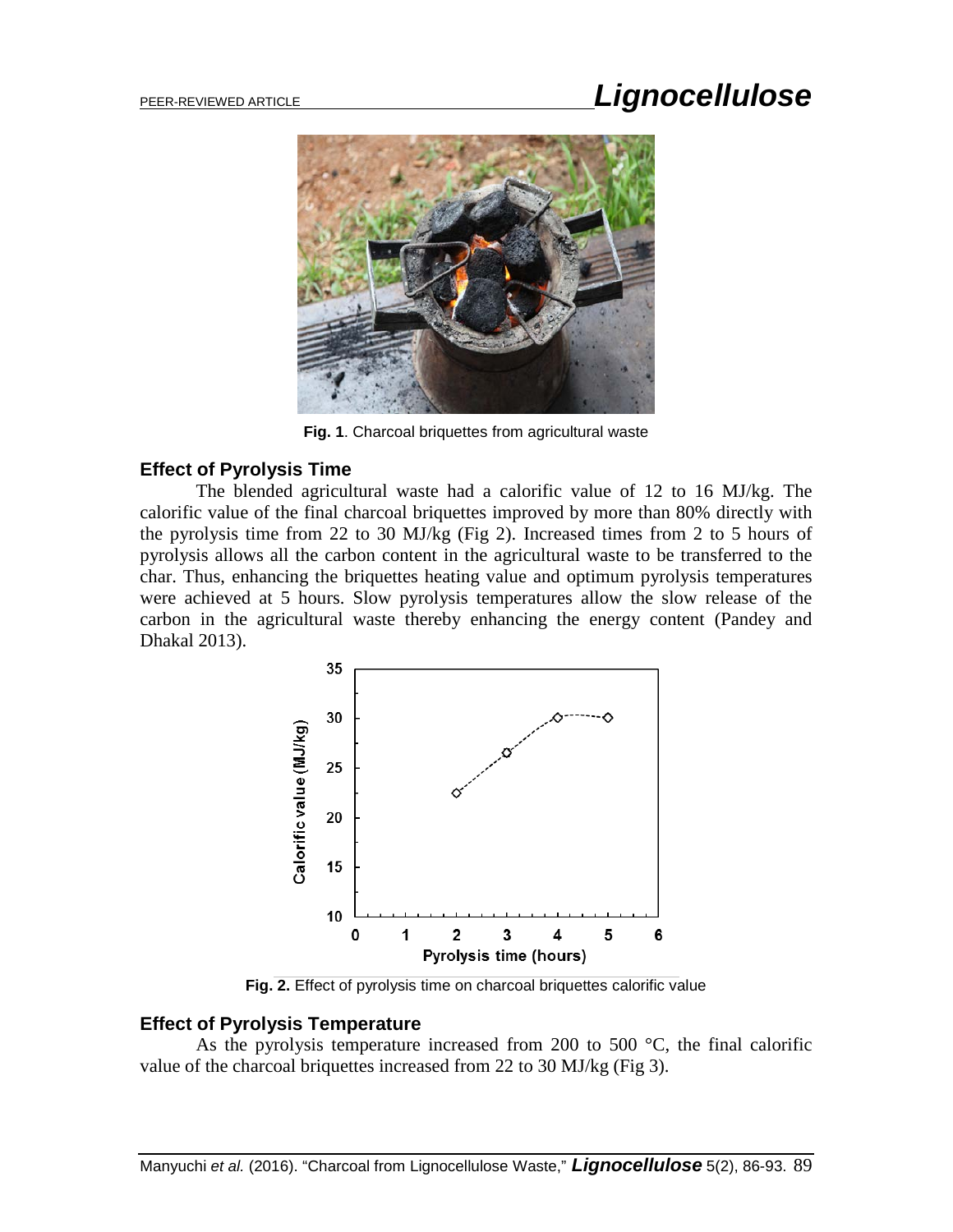

**Fig. 3.** Effect of pyrolysis temperature on charcoal briquettes calorific value

The calorific value gives the charcoal briquettes its commercial value (Pandey and Dhakal, 2013). Values obtained in this work were comparable to those of coal, indicating that the briquettes were of high energy content.

## **Effect of Briquette Size**

As the size of the briquettes increased from 120g to 180 g, the ignition time of the charcoal briquettes increased from 100s to 200s (Fig 4). Larger charcoal briquettes have lower porosity index. This affects the ignition rate, leading to longer ignition times (Davies *et al.* 2013).



**Fig. 4.** Effect of briquette size on ignition time

## **Effect of Binder Ratio**

As the binder ratio increased from 1:20 to 1:10 in relation to the biochar added, the compressive strength of the charcoal briquettes significantly increased to 400 N (Fig 5).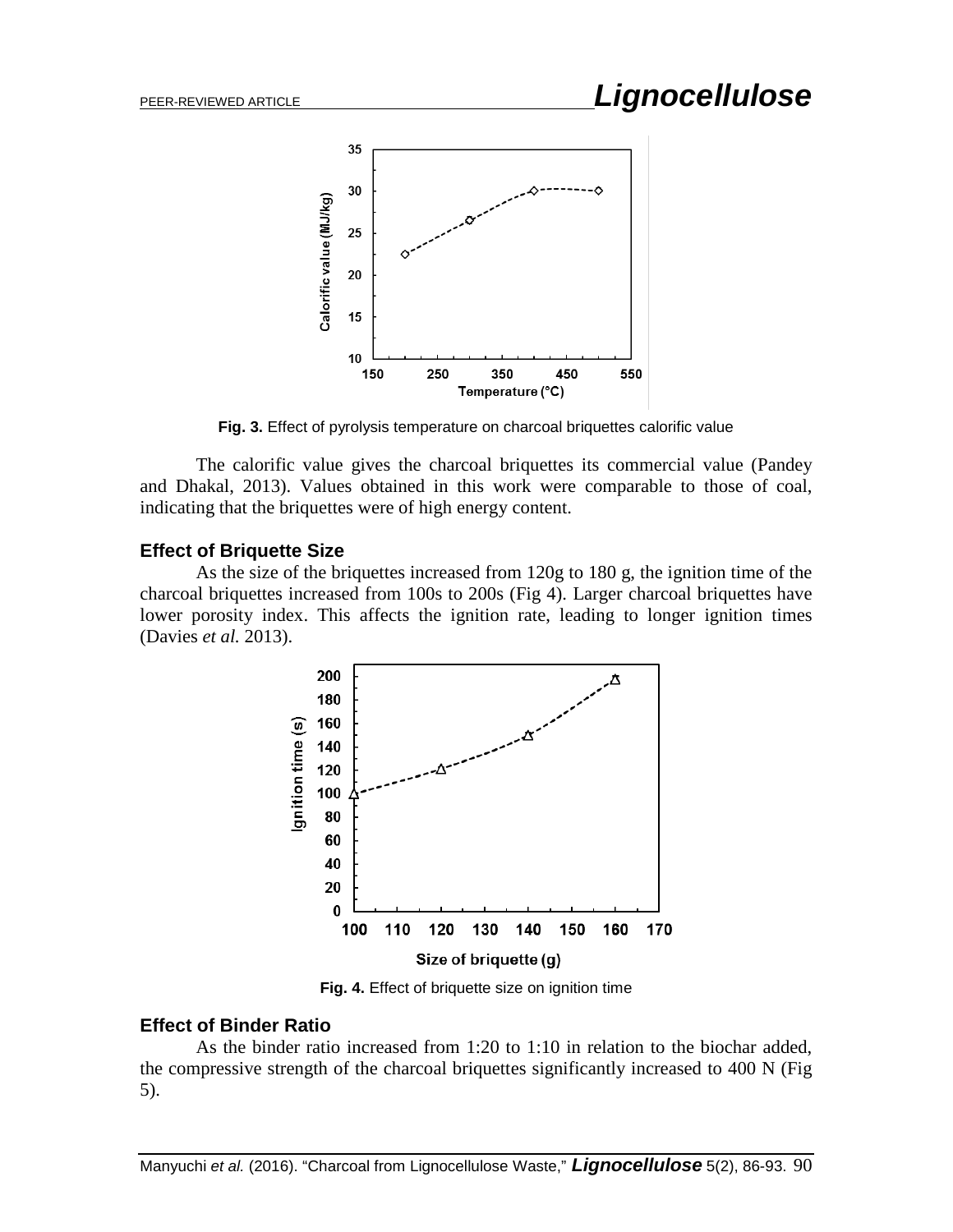# PEER-REVIEWED ARTICLE *Lignocellulose*



**Fig. 5**. Effect of binder ratio on compressive strength

### **Effect of Briquettes Moisture Content**

High moisture contents from 5% to 20% in the final product of the charcoal briquettes resulted in increased ignition times of the charcoal briquettes from 100 to 200 s (Fig. 6). Moisture content must be as low as possible; for charcoal briquettes, 5% maximum is recommended because high moisture content has a potential to decrease the combustion efficiency (Pandey and Dhakal 2013).



**Fig 6.** Effect of moisture content on ignition time

#### **Effect of Biochar Compaction Pressure**

Mechanical strength of the charcoal briquettes is very critical, as it affects the briquettes quality during storage and transportation to the market (Habib *et al.* 2013). As the biochar compaction pressure during briquetting was increased from 1 to 10 MPa the briquette compressive strength increased from 100 N to 400 N (Fig 7).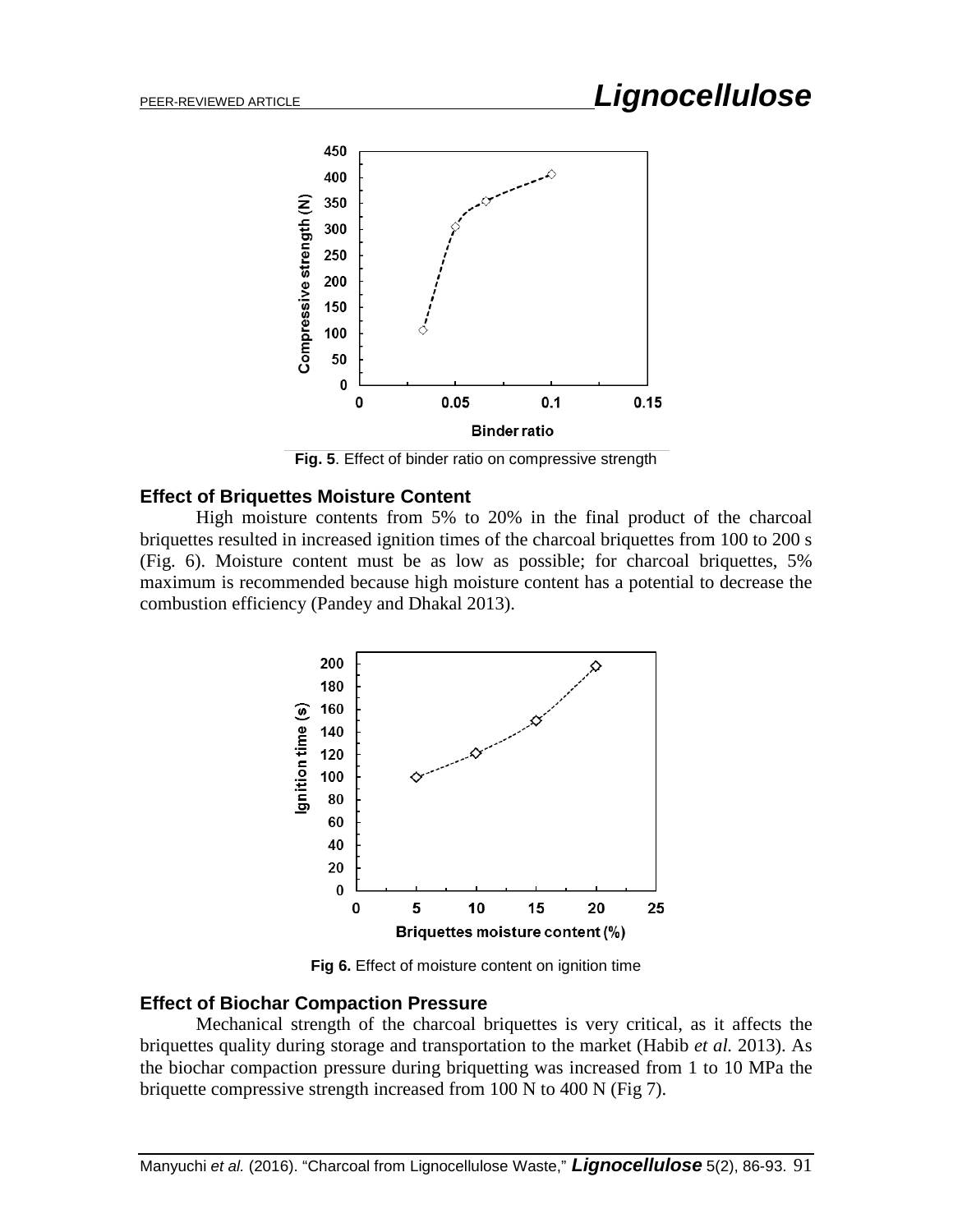

**Fig. 7.** Effect of compaction pressure on briquettes compressive strength

The overall physicochemical parameters of the charcoal briquettes are in Table 1. The charcoal briquettes have a high heating value of 22 to 30 MJ/kg and minimal sulphur emissions.

| <b>Parameter</b>     | Value               |
|----------------------|---------------------|
| Moisture content     | 5.00%               |
| Fixed carbon content | 68.40%              |
| Ash content          | 1.80%               |
| Volatile matter      | 13.30%              |
| Ignition time        | 100-000 secs        |
| Burning time         | $200 - 600$ mins/kg |
| Calorific value      | 22.5-30 MJ/Kg       |
| Sulphur content      | 0.01%               |

**Table 1**. Summary for Charcoal Briquettes from Agricultural Waste Properties

## **CONCLUSIONS**

- 1. Charcoal briquettes from agricultural waste are a good alternative source of energy due to their eco-friendliness and high calorific value of 22 to 30 MJ/kg.
- 2. Due to the high calorific values, the briquettes can be used for cooking, heating, and boiling purposes
- 3. The ultimate performance of charcoal briquettes from agricultural waste is dependent on the process factors.
- 4. Controlled pyrolysis time, temperatures, binder ratios, moisture content, and the briquettes' size affect the performance of the briquettes, and these must be controlled.